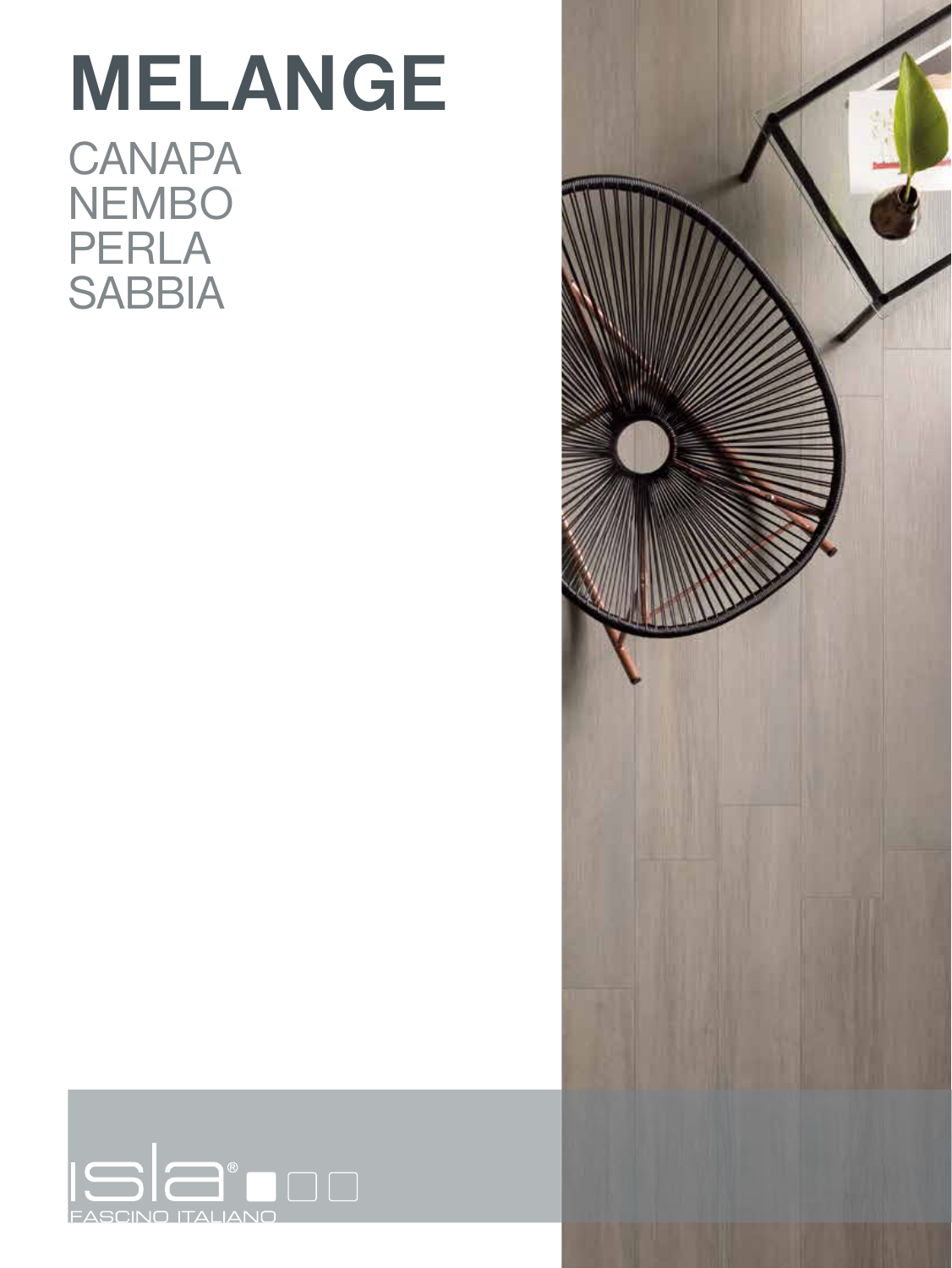# **MELANGE**

### Un nuovo gres dal sapore minimalista, in formato 20x120, ispirato ai legni verniciati, dalla superficie lievemente satinata con venature

leggere. Declinato in quattro colori, in risposta agli ultimi trend del design; la scelta ideale per atmosfere vissute ma moderne sia in spazi residenziali che commerciali leggeri.

A new stoneware with a minimalist feel, in the 20x120 size, inspired by varnished wood, featuring a slightly satin surface with light veins. Available in four colours, in response to the latest design trends; the ideal choice for antiqued yet modern atmospheres in both residential and light commercial spaces.

Un nouveau grès cérame à l'esprit minimaliste, au format 20x120, inspiré du bois verni et caractérisé par une surface légèrement satinée avec des veinures délicates. Disponible en quatre couleurs pour répondre aux dernières tendances du design ; le choix idéal pour des atmosphères à la fois vécues et modernes aussi bien dans des espaces résidentiels que commerciaux légers.







Ein minimalistisch angehauchtes, neues Feinsteinzeug im Format 20x120, das an lackiertes Holz erinnert und eine leicht mattierte Oberfläche mit feinen Maserungen aufweist. In vier verschiedenen Farben, die ganz im Zeichen der letzten Designtrends stehen; die ideale Wahl für eine moderne und von der Zeit geprägte Atmosphäre sowohl von Wohn- als auch Gewerberäumen mit geringer Trittbelastung.

Een nieuwe gres met een minimalistische uitstraling, in het formaat 20x120, geïnspireerd op gelakt hout, met een licht gesatineerd oppervlak met lichte nerf. Verkrijgbaar in vier kleuren, aansluitend op de laatste desingtrends; de ideale keuze voor moderne woon- en kantoorruimtes met karakter.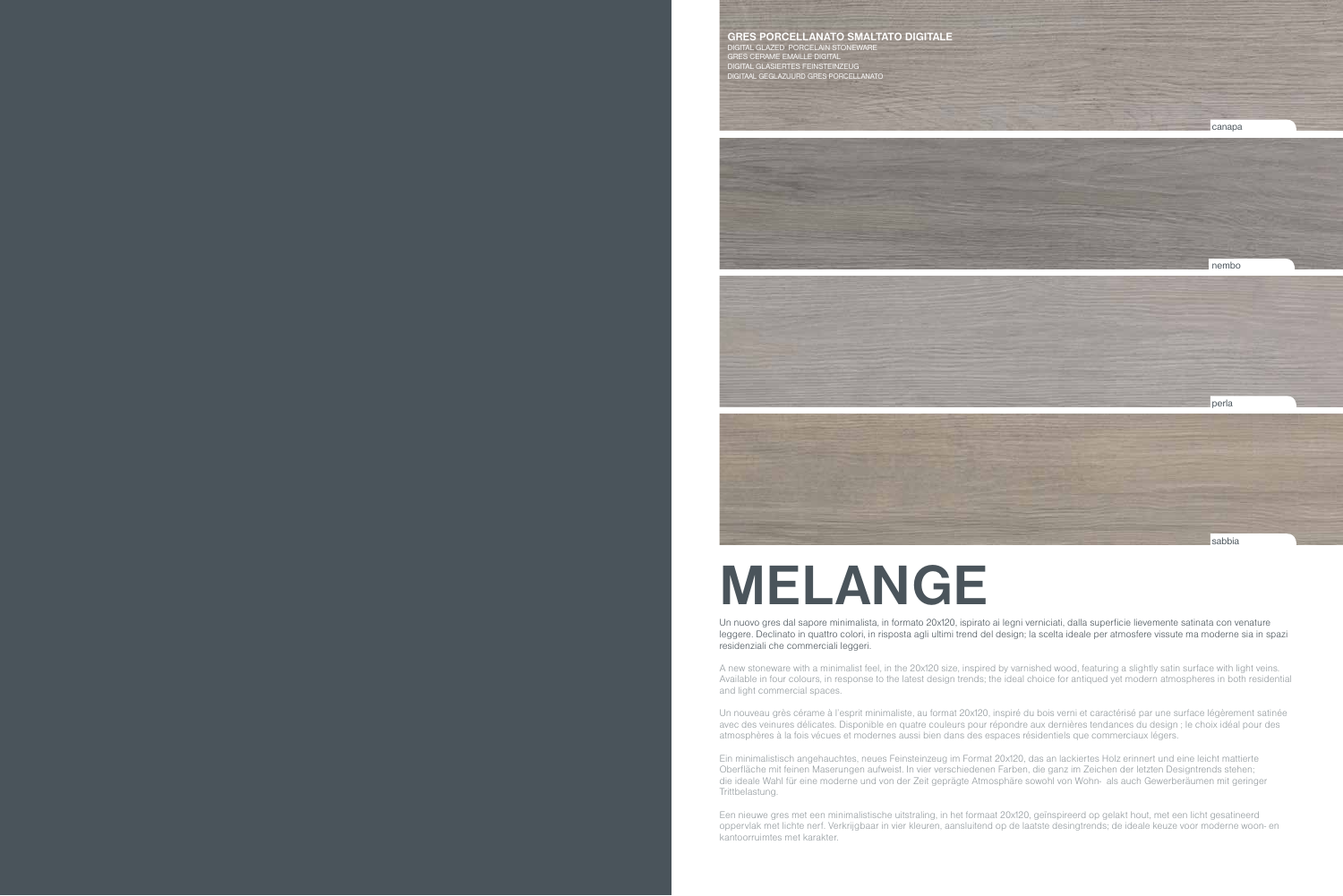## **MELANGE**

Un nuovo gres dal sapore minimalista, in formato 20x120, ispirato ai legni verniciati, dalla superficie lievemente satinata con venature leggere. Declinato in quattro colori, in risposta agli ultimi trend del design; la scelta ideale per atmosfere vissute ma moderne sia in spazi residenziali che commerciali leggeri.





A new stoneware with a minimalist feel, in the 20x120 size, inspired by varnished wood, featuring a slightly satin surface with light veins. Available in four colours, in response to the latest design trends; the ideal choice for antiqued yet modern atmospheres in both residential and light commercial spaces.

Un nouveau grès cérame à l'esprit minimaliste, au format 20x120, inspiré du bois verni et caractérisé par une surface légèrement satinée avec des veinures délicates. Disponible en quatre couleurs pour répondre aux dernières tendances du design ; le choix idéal pour des atmosphères à la fois vécues et modernes aussi bien dans des espaces résidentiels que commerciaux légers.



Ein minimalistisch angehauchtes, neues Feinsteinzeug im Format 20x120, das an lackiertes Holz erinnert und eine leicht mattierte Oberfläche mit feinen Maserungen aufweist. In vier verschiedenen Farben, die ganz im Zeichen der letzten Designtrends stehen; die ideale Wahl für eine moderne und von der Zeit geprägte Atmosphäre sowohl von Wohn- als auch Gewerberäumen mit geringer Trittbelastung.

Een nieuwe gres met een minimalistische uitstraling, in het formaat 20x120, geïnspireerd op gelakt hout, met een licht gesatineerd oppervlak met lichte nerf. Verkrijgbaar in vier kleuren, aansluitend op de laatste desingtrends; de ideale keuze voor moderne woon- en kantoorruimtes met karakter.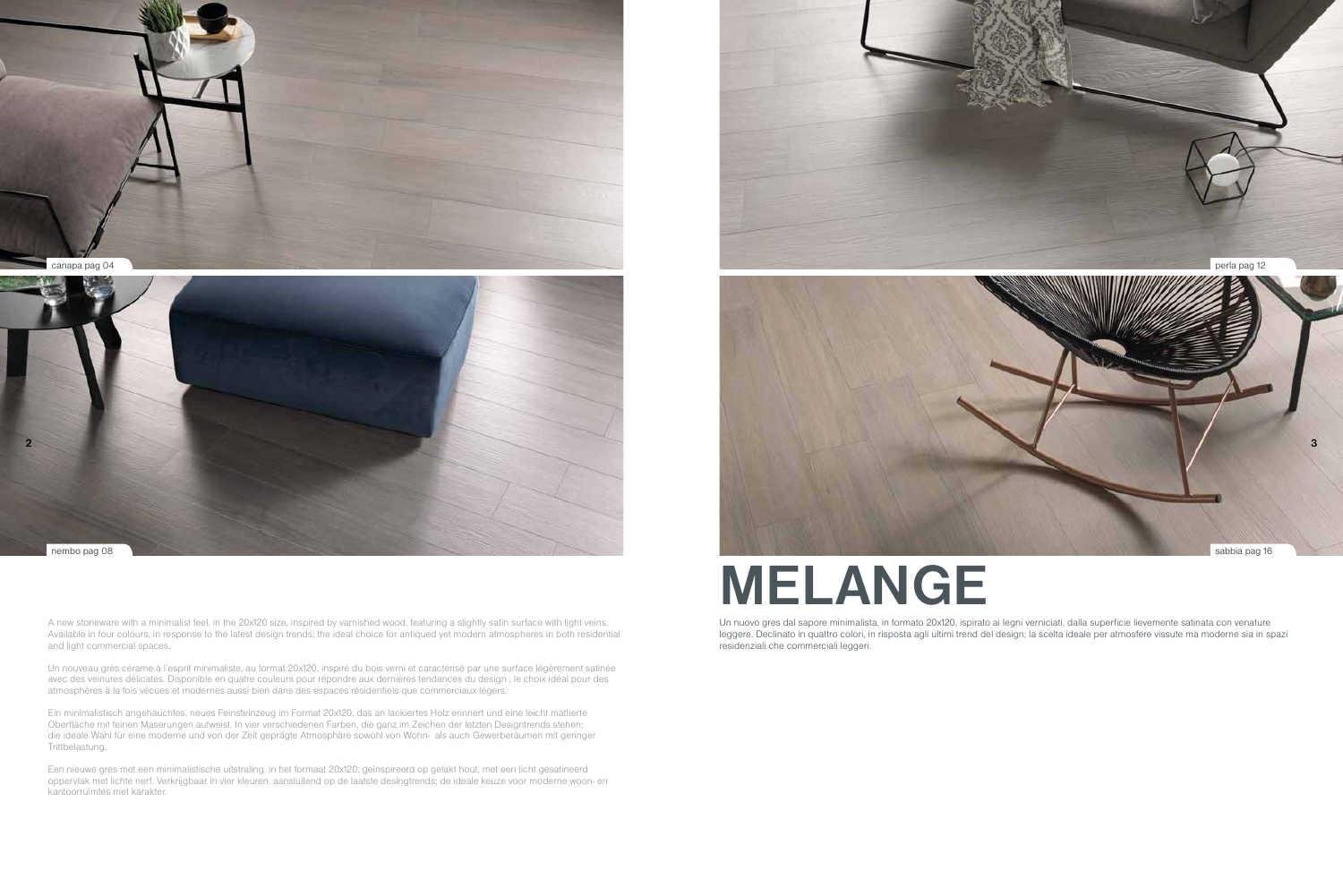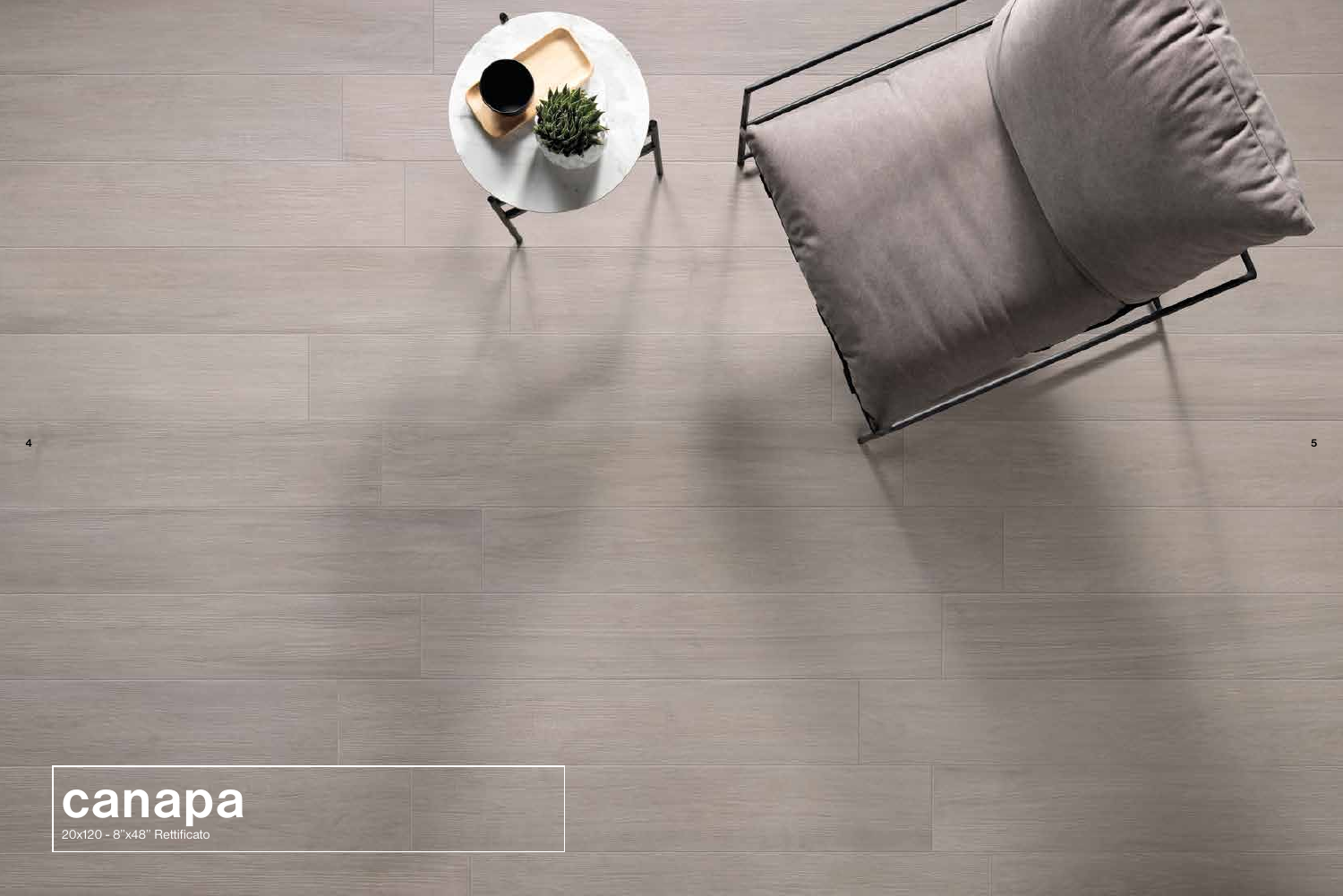

| x120 - 3 <sup>7/8</sup> "x48" Rett 6 018 |  |  |
|------------------------------------------|--|--|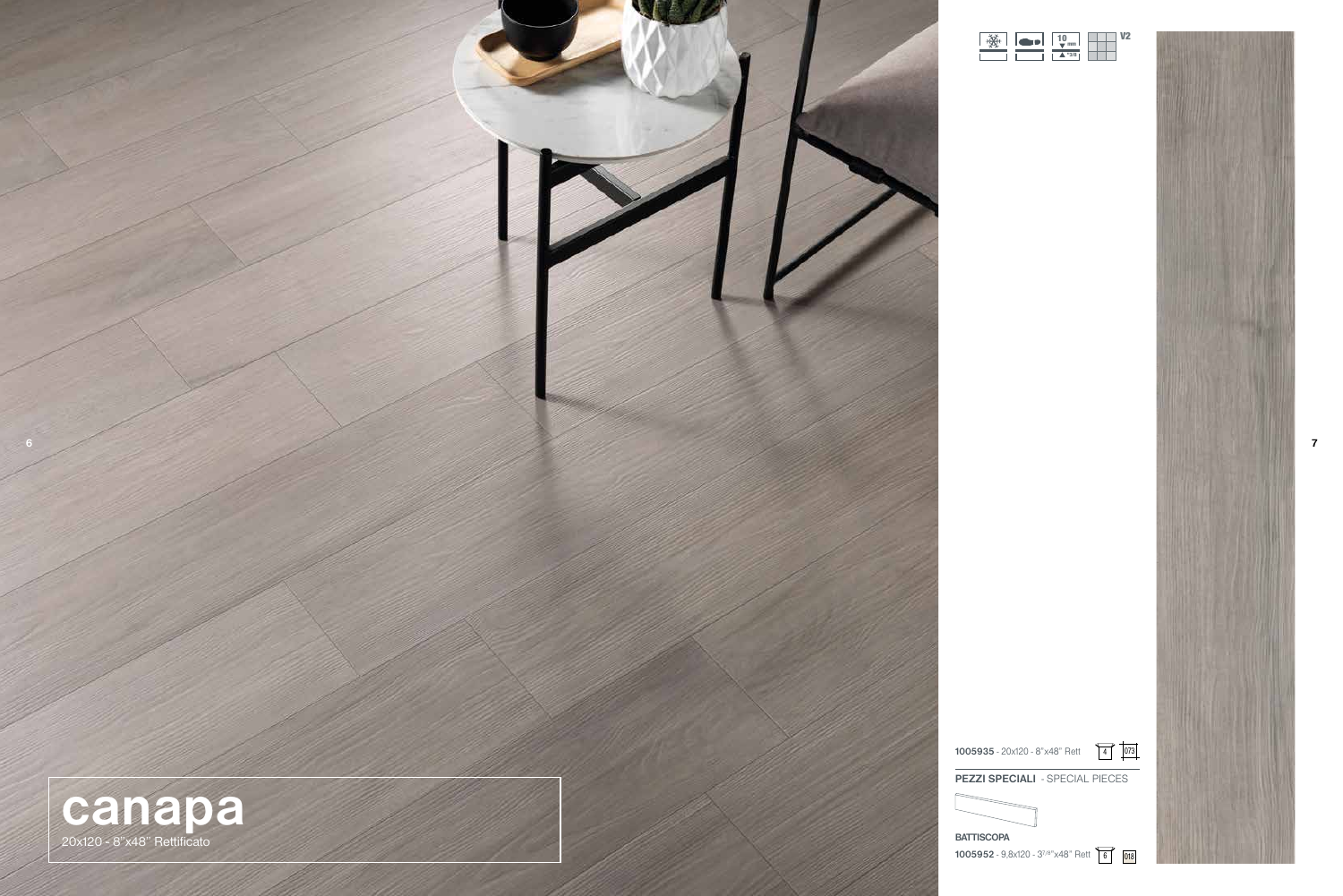

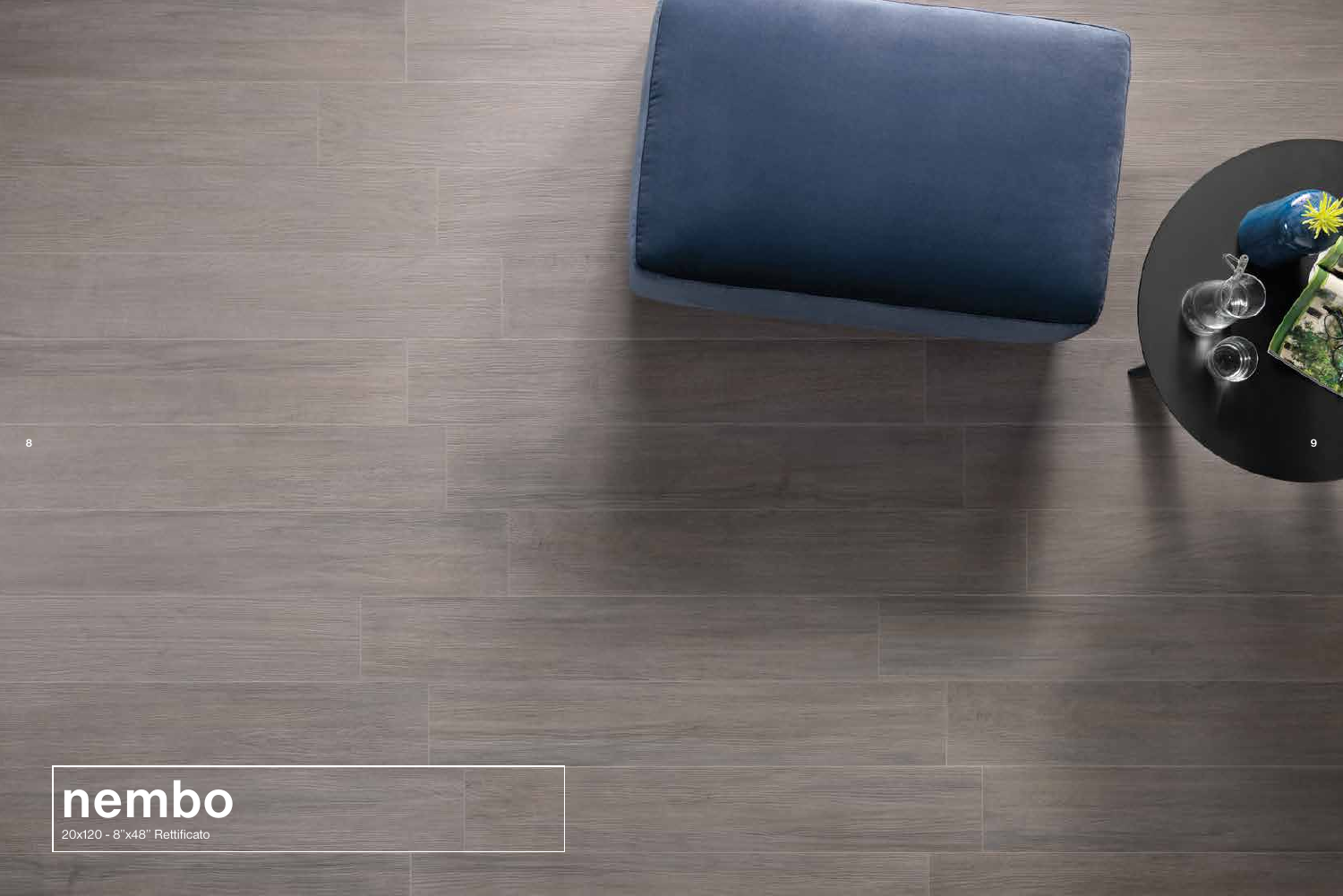$\frac{10}{2}$  mm "3/8



| x120 - 3 <sup>7/8</sup> "x48" Rett 6 018 |  |  |
|------------------------------------------|--|--|

V2

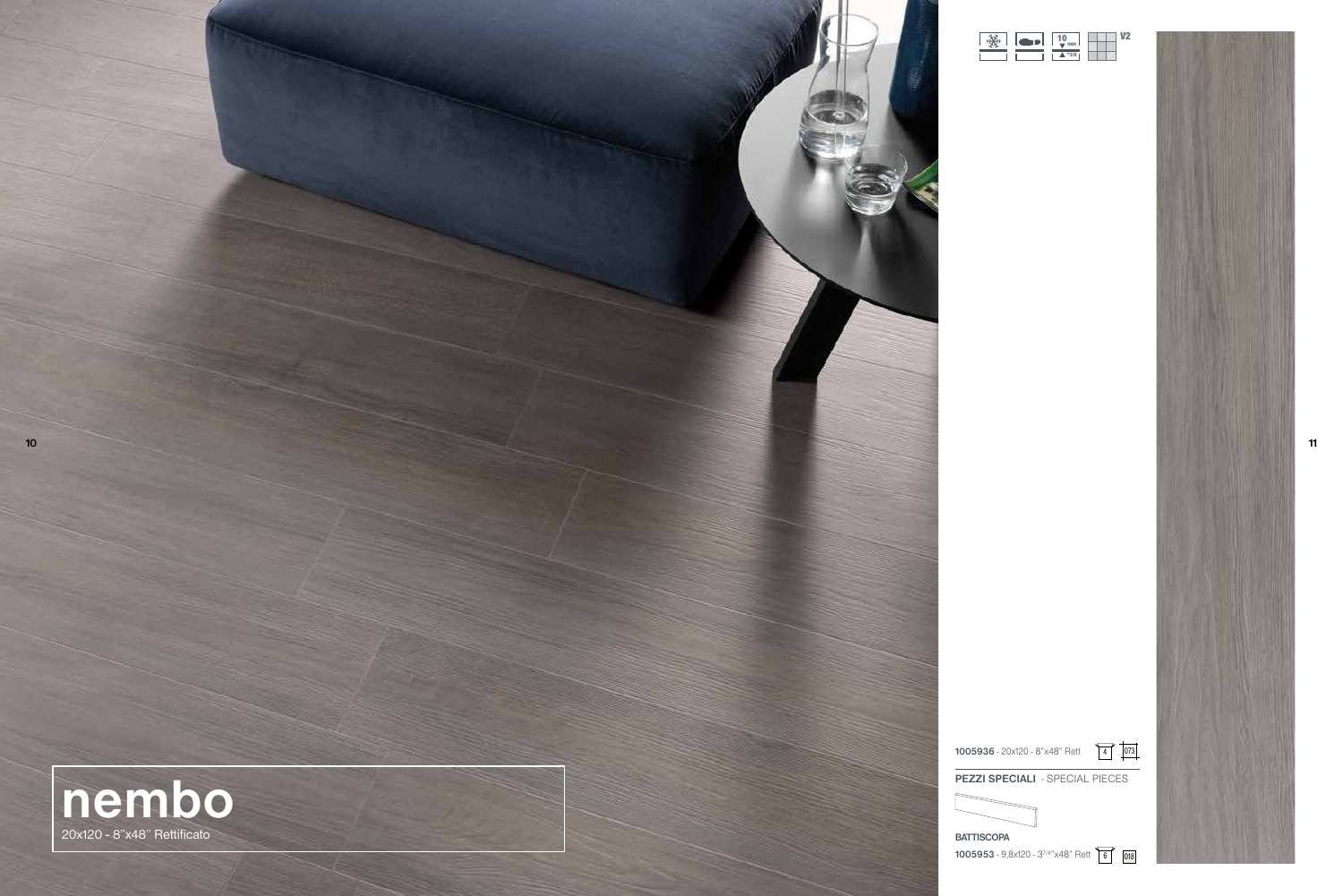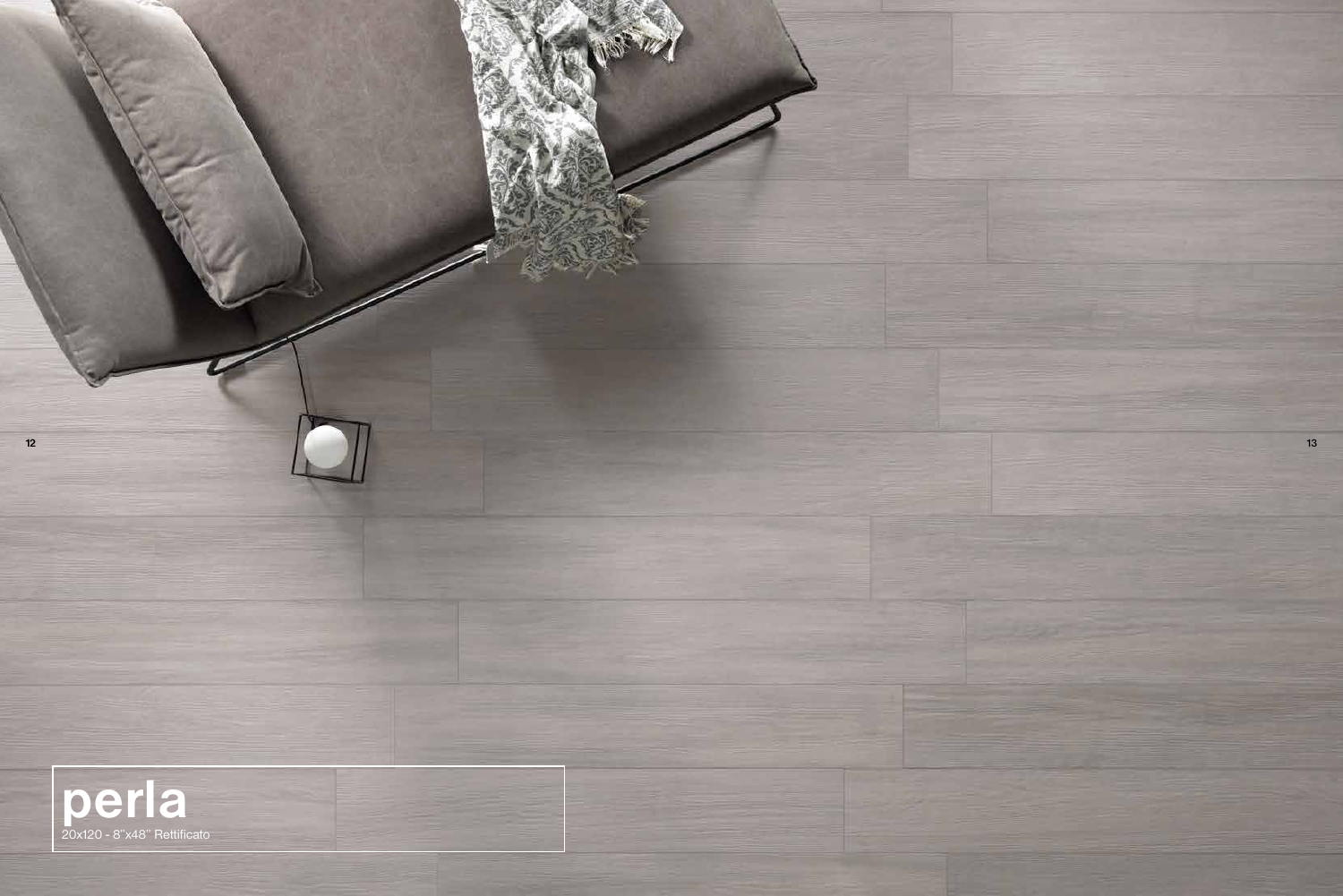

| x120 - 3 <sup>7/8</sup> "x48" Rett 6 018 |  |  |
|------------------------------------------|--|--|



**PEZZI SPECIALI** - SPECIAL PIECES





"3/8

V2

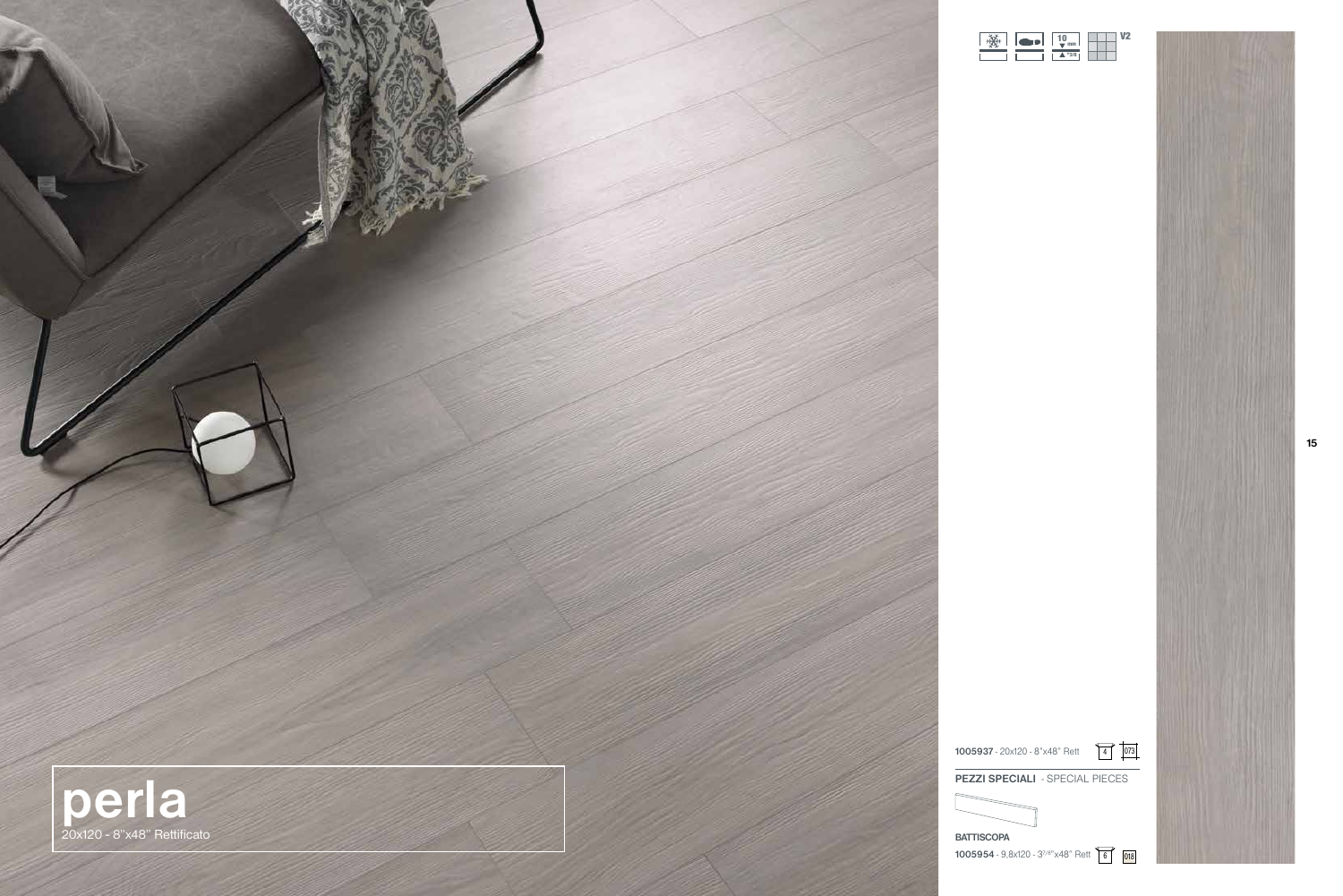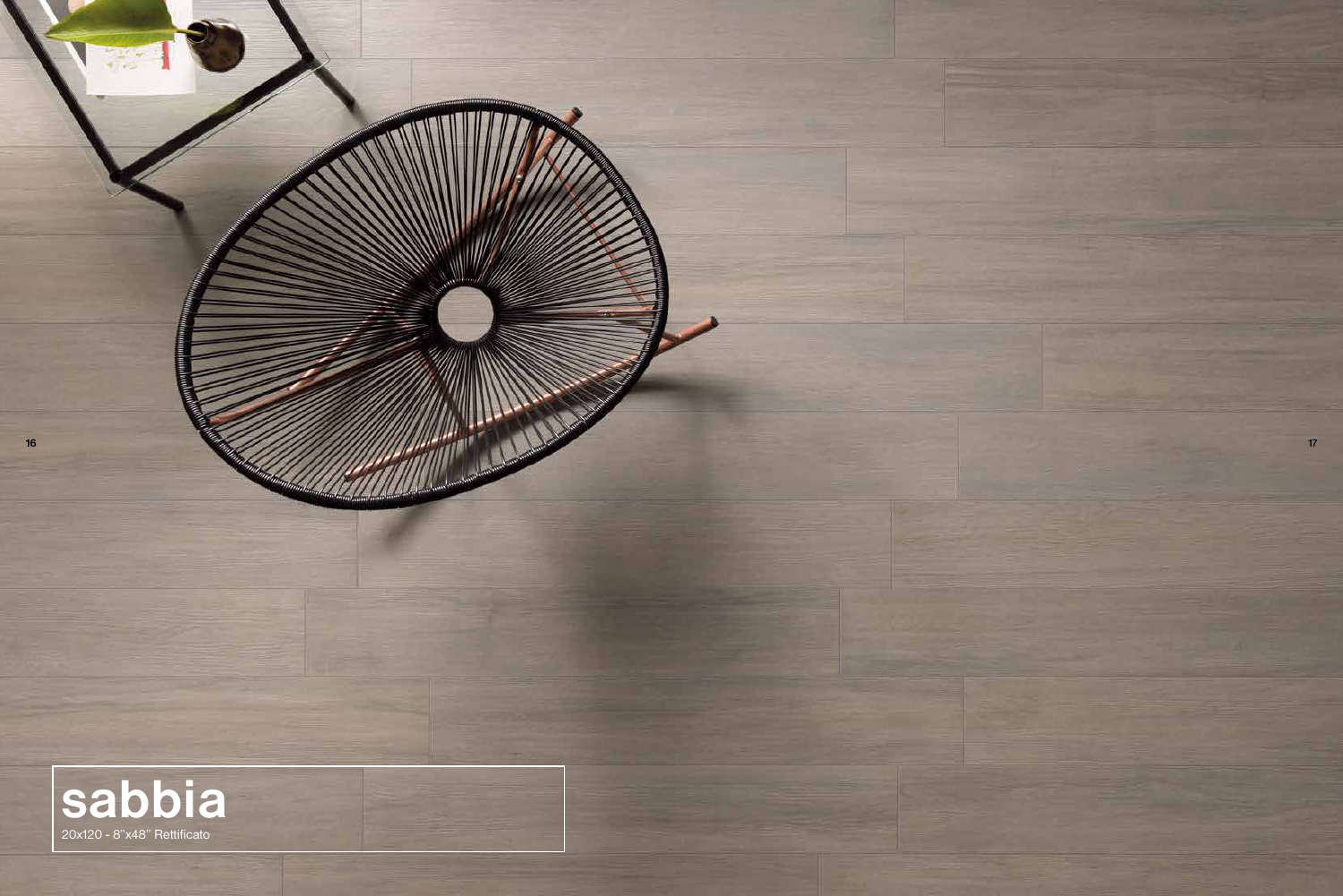





| "3/8" |  |
|-------|--|



**1005955** - 9,8x

| x120 - 3 <sup>7/8</sup> "x48" Rett 6 018 |  |  |
|------------------------------------------|--|--|
|                                          |  |  |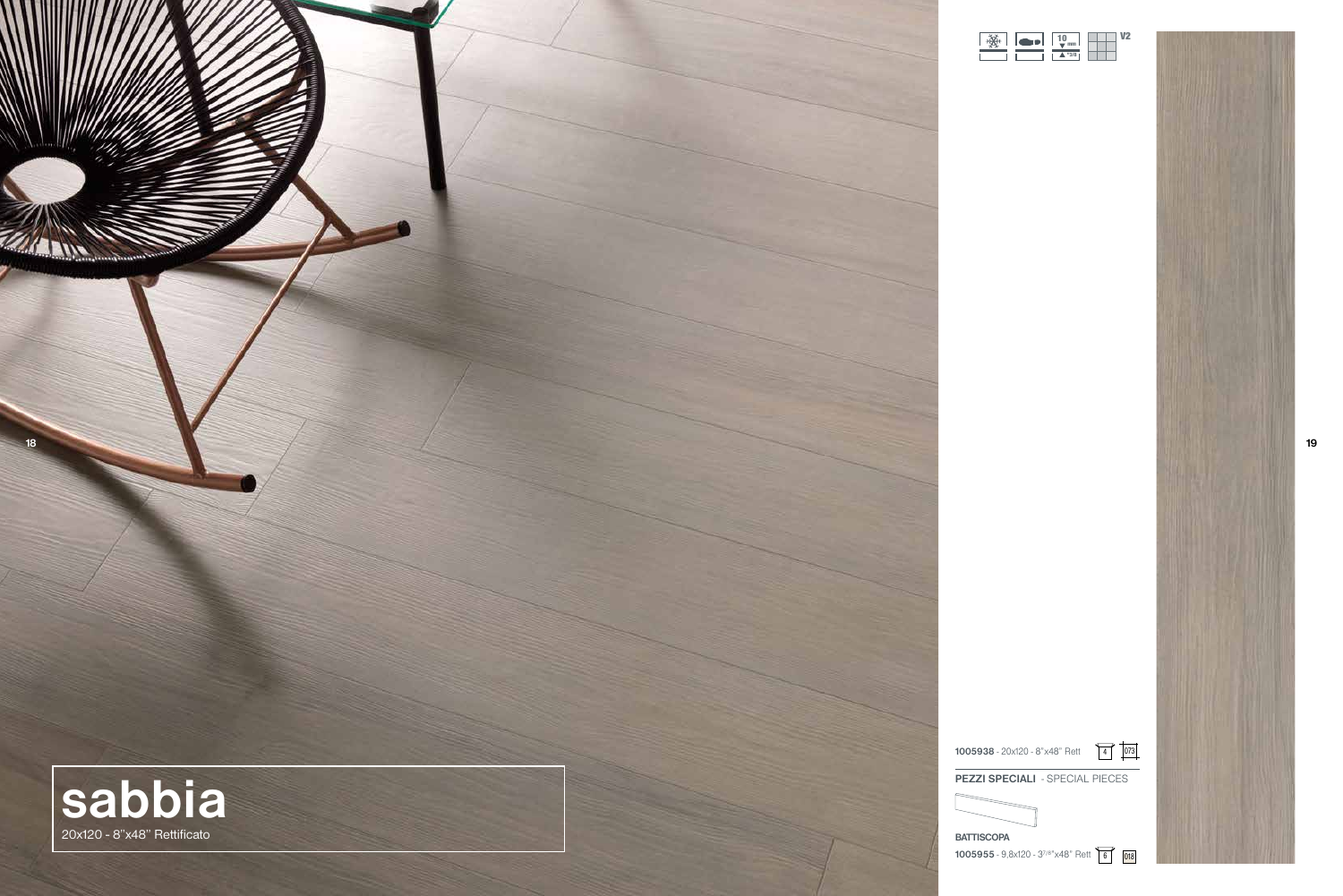GLAZED PORCELAIN STONEWARE GRES CERAME EMAILLE GLASIERTES FEINSTEINZEUG GEGLAZUURD GRES PORCELLANATO

| Proprietà fisico chimiche<br>Physical-chemical properties<br>Caracteristiques physiques-chimiques<br>Physische Chemische eigenschaften<br>Fysisch-chemische eigenschappen                                                                                                                                     | Norme<br>Norms<br>Noemes<br>Normen<br>Normen | Valori presvalori prescritti<br>Required values<br>Valeurs exigees<br>Vorgeschriebene werte<br>Vereiste waarde     |                                                                                                                                                                       |                                                                                                               |
|---------------------------------------------------------------------------------------------------------------------------------------------------------------------------------------------------------------------------------------------------------------------------------------------------------------|----------------------------------------------|--------------------------------------------------------------------------------------------------------------------|-----------------------------------------------------------------------------------------------------------------------------------------------------------------------|---------------------------------------------------------------------------------------------------------------|
|                                                                                                                                                                                                                                                                                                               |                                              | Lunghezza e larghezza<br>Length and width<br>Longueur et largeur<br>Länge und Breite<br>Lengte en breedte          | ± 0,5% ± 2 mm                                                                                                                                                         | $± 0,5% ± 1,5$ mm                                                                                             |
|                                                                                                                                                                                                                                                                                                               | ISO 10545-2                                  | Rettilineità spigoli<br>Linearity<br>Rectitude de l'angularité<br>Kantengeradheit<br>Rechtlijnigheid van de hoeken | ± 0,5% ± 2 mm                                                                                                                                                         | $± 0,3% ± 1,5$ mm                                                                                             |
| Dimensioni<br><b>Sizes</b><br>Format<br>Format<br>Afmetingen                                                                                                                                                                                                                                                  |                                              | Spessore<br>Thickness<br>Epaisseur<br>Stärke<br>Dikte                                                              | $± 5% ± 0.6$ mm                                                                                                                                                       | $± 5\% ± 0.5$ mm                                                                                              |
|                                                                                                                                                                                                                                                                                                               |                                              | Ortogonalità<br>Wedging<br>Orthogonalité<br>Rechtwinkligkeit<br>Rechthoekigheid                                    | ± 0,5% ± 2 mm                                                                                                                                                         | $± 0,3% ± 1,5$ mm                                                                                             |
|                                                                                                                                                                                                                                                                                                               | ISO10545-2                                   | Planarità<br>Warpage<br>Planéité                                                                                   | $± 0,3% ± 1,5$ mm                                                                                                                                                     | $± 0,3% ± 1,5$ mm                                                                                             |
|                                                                                                                                                                                                                                                                                                               | Warpage diagonal/<br>edge                    | Ebenflächigkeit<br>Vlakheid                                                                                        | ± 0,4%                                                                                                                                                                | ± 0,4%                                                                                                        |
| Resistenza al gelo<br>Frost resistance<br>Résistance au gel<br>Froständigkeit<br>Vorstbestendigheid                                                                                                                                                                                                           | ISO 10545-12                                 |                                                                                                                    | Nessuna alterazione<br>No alteration<br>Aucune altération<br>Keine Änderung<br>Geen enkele variatie                                                                   | Resistente<br>Resistant<br>Résistant<br>Widerstandsfähigkeit<br>Bestendig                                     |
| Assorbimento d'acqua<br>Water absorption<br>Absorption d'eau<br>Wasseraufnahme<br>Waterabsorptie                                                                                                                                                                                                              | ISO 10545-3                                  |                                                                                                                    | $\leq$ 0,1% Gruppo Bla GL                                                                                                                                             | $E \leq 0.1\%$ Bla GL                                                                                         |
| Resistenza a flessione e forza di rottura                                                                                                                                                                                                                                                                     | ISO 10545-4                                  |                                                                                                                    | $S \geq 1300 N$                                                                                                                                                       | $S \ge 1300 N$                                                                                                |
| Moduls of rupture and breaking strength<br>resistance à la flexion et force de rupture<br>Biegfestigkeit und Bruchlast<br>Buigvastheid en breeksterkte                                                                                                                                                        |                                              |                                                                                                                    | $R \geq 35$ N/mm <sup>2</sup>                                                                                                                                         | $R \geq 35$ N/mm <sup>2</sup>                                                                                 |
| Resistenza agli sbalzi termici<br>Thermal shocks resistant<br>Résistance aux variations thermiques<br>Temperaturwechselbeständigkeit<br>Weerstand tegen temperatuurschokken                                                                                                                                   | ISO 10545-9                                  |                                                                                                                    | Requisito non previsto<br>Not provided requirement<br>Qualité pas previe<br>Erfordernis nicht vorgesehen<br>Niet opgenomen eis                                        | Resistente<br>Resistant<br>Résistant<br>Widerstandsfähigkeit<br>Bestendig                                     |
| Resistenza alla abrasione della superficie di piastrelle smaltate<br>Resistance to surface abrasion of glazed tiles<br>Résistance à l'abrasion de la surface des carreaux émaillés<br>Widerstand gegen Abrieb der Oberfläche der glasierten Fliesen<br>Slijtvastheid van het oppervlak van geglazuurde tegels | ISO 10545-7                                  |                                                                                                                    |                                                                                                                                                                       | Classe<br>$3 - 4$<br>Class<br>$3-4$<br>$3 - 4$<br>Classe<br>$3 - 4$<br>Gruppe<br>Klasse<br>$3 - 4$            |
| Coefficiente di dilatazione termica lineare (50°/400°)<br>Linear thermal expansion coefficient (50°/400°)<br>Dilatation thermique linéaire (50°/400°)<br>Lineare Wärmeausdehnung (50°/400°)<br>Lineaire thermische uitzettingscoëfficiënt (50°/400°)                                                          | ISO 10545-8                                  |                                                                                                                    |                                                                                                                                                                       | Metodo disponibile<br>Test method available<br>Méthode disponible<br>Verfügbares Verfahren<br>Beschikbare met |
| Durezza della Superficie<br>Surface resistance<br>Dureté de la surface<br>Ritzhärte deo Oberfläche<br>Oppervlaktehardheid                                                                                                                                                                                     | <b>EN 101</b>                                |                                                                                                                    |                                                                                                                                                                       | > 6                                                                                                           |
| Resistenza all'attacco chimico (tranne acido fluoridrico)<br>Resistance to chemical attack (except hydrofluoric acid)<br>Résistance à l'attaque chimique (sauf acide fluoridrique)<br>Säure-und Laugenbeständigkeit (außer Flußsäure)<br>Chemische resistentie (behalve waterstoffluoride)                    | ISO 10545-13                                 |                                                                                                                    | Come indicato dal produttore<br>As indicated by manufacturer<br>Comme indiqué par le producteur<br>Wie vom Hersteller angegeben<br>Zoals aangegeven door de fabrikant | Classe A-LA-HA<br>Class A-LA-HA<br>Classe A-LA-HA<br>Gruppe A-LA-HA<br>Klasse A-LA-HA                         |
| Resistenza alle macchie<br>Resistance to staining<br>Résistance aux taches<br>Fleckbeständigkeit<br>Vlekbestendigheid van geglazuurde tegels                                                                                                                                                                  | ISO 10545-14                                 |                                                                                                                    | CLASSE min. 3                                                                                                                                                         | Classe<br>5<br>Class<br>Classe<br>$5\phantom{.}$<br>$\overline{5}$<br>$\overline{5}$<br>Gruppe<br>Klasse<br>5 |
| Coefficiente di attrito<br>Coefficient of friction<br>Coefficient de frottement<br>Reibungskoeffizient<br>Gemiddelde wrijvingscoëfficiënt                                                                                                                                                                     | <b>DIN 51130</b>                             |                                                                                                                    |                                                                                                                                                                       | <b>R10</b>                                                                                                    |
| Resistenza alla scivolosità. Coefficiente di attrito medio<br>Skid resistance Average coefficient of friction<br>Résistance au glissement. Coéfficient de frottement moyen<br>Rutschfestigkeit. Mittlerer Reibungswert                                                                                        | <b>DIN 51097</b>                             |                                                                                                                    |                                                                                                                                                                       | B<br>Classe<br>Class<br>B<br>Classe<br>B<br>Gruppe B<br>Klasse<br>B                                           |
| Slipweerstand. Gemiddelde wrijvingscoëfficiënt                                                                                                                                                                                                                                                                | B.C.R.A.<br>(No Lapp/Lev)                    |                                                                                                                    | $\mu$ > 0,40 (Wet)<br>$\mu > 0,40$ (Dry)                                                                                                                              | $0,40 \le M \le 0,74$                                                                                         |
|                                                                                                                                                                                                                                                                                                               | <b>DCOF Acu Test</b><br>(No Lapp/Lev)        |                                                                                                                    | $\ge 0,42$                                                                                                                                                            | $M \geq 0,42$                                                                                                 |
| Variazione cromatica<br>Colour shading<br>Variations chromatiques<br>Chromatische Abweichungen<br>Kleurvariatie                                                                                                                                                                                               |                                              |                                                                                                                    |                                                                                                                                                                       | V <sub>2</sub>                                                                                                |

#### **IMBALLI** - PACKING TABLE - TABLEAU DES EMBALLAGES - VERPACKUNGS TABELLE - VERPAKKINGEN

| <b>FORMATO SIZE</b>  | SCATOLA - BOX<br><b>PALLET</b> |                |       |                 |                |       |
|----------------------|--------------------------------|----------------|-------|-----------------|----------------|-------|
|                      | Pezzi - Pieces                 | m <sup>2</sup> | KG.   | Scatole - Boxes | m <sup>2</sup> | KG    |
| 20x120 - 4"x48" Rett |                                | 0.96           | 21,30 | 48              | 46.08          | 1.039 |

| (C                                                                                                                                     |
|----------------------------------------------------------------------------------------------------------------------------------------|
| <b>NGT SPA</b><br>VIA PLATONE 9                                                                                                        |
| 42048 RUBIERA (RE)<br>05<br>001NGT2013-07-01                                                                                           |
| EN 14411:2012                                                                                                                          |
| Piastrelle di ceramica pressate a secco,<br>con assorbimento di acqua E <sub>b</sub> ≤ 0,5%,<br>per pavimentazioni interne ed esterne. |
| Dry pressed ceramic tile,<br>with water absorption $E_b \le 0.5\%$ ,<br>for internal and external floorings                            |



Prima edizione: Febbraio 2021 Coordinamento: Ufficio Marketing Foto: Hipix Fotoelaborazioni: Hipix Stampa: Intese grafiche Copyright 2021 Gruppo Romani S.p.A.